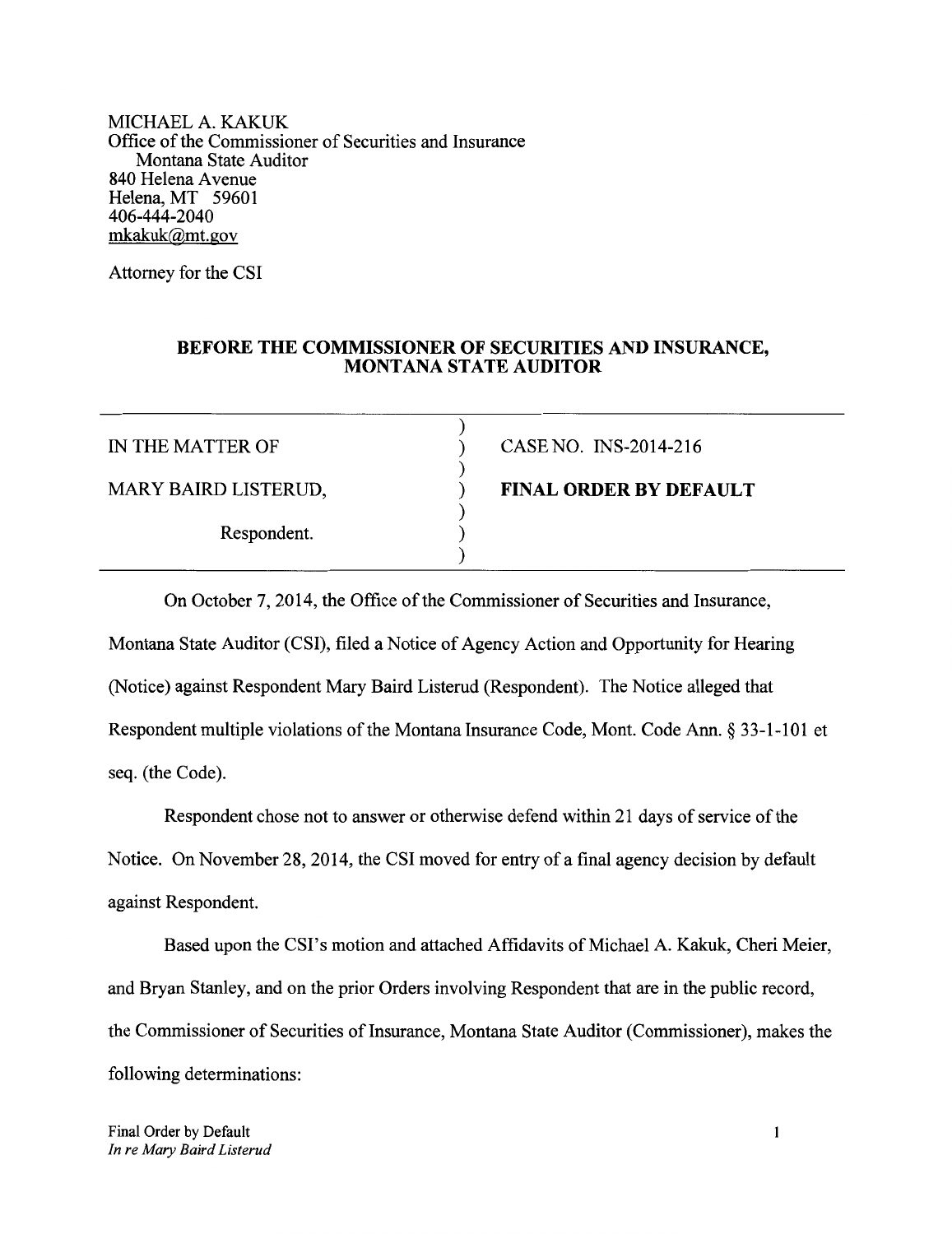### **FINDINGS OF** FACT

#7044197, and was an appointed insurer of Allstate Insurance Company (Allstate). 1. Respondent was licensed with the CSI as an insurance producer, license

information: terminated by Allstate. In the subsequent investigation, the CSI discovered the following 2. Itwas reported to the CSI on May 23,2011, that Respondent's appointment was

- Runabout motor boat (Sea Ray). a. On or about June 1,2009, Respondent purchased a 1997 Sea Ray 18 foot
- using it with family and friends. b. On June 13,2009, the Sea Ray was severely damaged while Respondent was
- herself and the Sea Ray. c. On June 15,2009, Respondent submitted an application for boat insurance for
- d. On June 16,2009, the Sea Ray insurance policy became effective.
- on or about June 21, 2009. Ray. In that claim, Respondent stated that the Sea Ray was damaged occurred e. On July 6,2009, Respondent made a claim for the prior damage to the Sea
- Respondent, which she deposited in her bank account on September 14,2009. f. On August 20, 2009, Allstate issued a check in the amount of  $$6,355$  to

insurance producer, and work under that producer's supervision for 18 months. Respondent suspension. After the suspension, Respondent would enter into an agreement with a supervisory Respondent agreed to a six-month suspension of her license, and was given credit for a voluntary January 23,2012 (First Order), resolving the allegations set forth above. In that agreement, 3. Respondent and the CSI entered into a Consent Agreement and Final Order on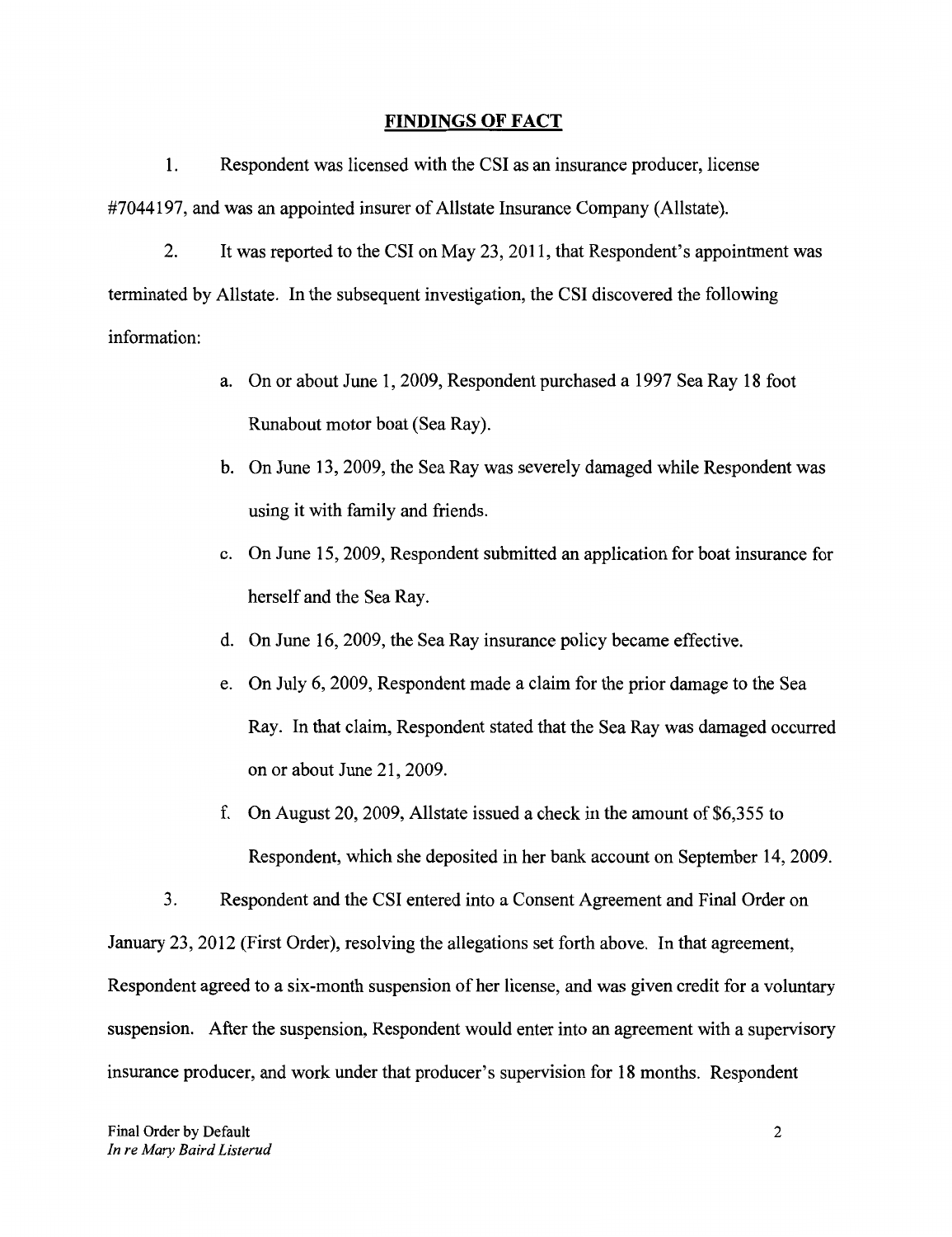Insurance Company (Allstate), in 36 monthly installments of \$176.53 each. Carmine Mowbray. Finally, Respondent agreed to pay \$6,355.00 in restitution to Allstate agreed to pay \$254.06 to Insure Montana, and \$1,565.00 past due under a business lease to Ms.

terms of the First Order. action against Respondent for her conduct set forth above, so long as Respondent adhered to the 4. As part of the First Order, the CSI agreed to not initiate any civil or administrative

of the First Order during that two-year tolling period, the CSI could seek additional fines. the conduct set forth above would be tolled for two years, and if Respondent violated the terms 5. In addition, Respondent and the CSI both agreed that the statute of limitations for

supervision agreement was later revised and signed on August 23, 2012. with Vicki Thurston (Thurston) of Thurston Family Insurance on February 29, 2012. That 6. As required by the First Order, Respondent entered into a supervision agreement

Family Insurance, in a primarily clerical capacity. a commissioned insurance producer. Thereafter, Respondent continued to work for Thurston 7. In December of 2012, Respondent told Thurston that she would no longer work as

business as an insurance producer. 8. On January 2,2013, Respondent notified the CSI that she would no longer write

required by the First Order. Opportunity for Hearing, alleging that Respondent had failed to make payments to Allstate as 9. In October of 2013, the CSI filed a Notice of Proposed Agency Action and

*III*

*III*

*1/1*

Final Order by Default 3 *In re Mary Baird Listerud*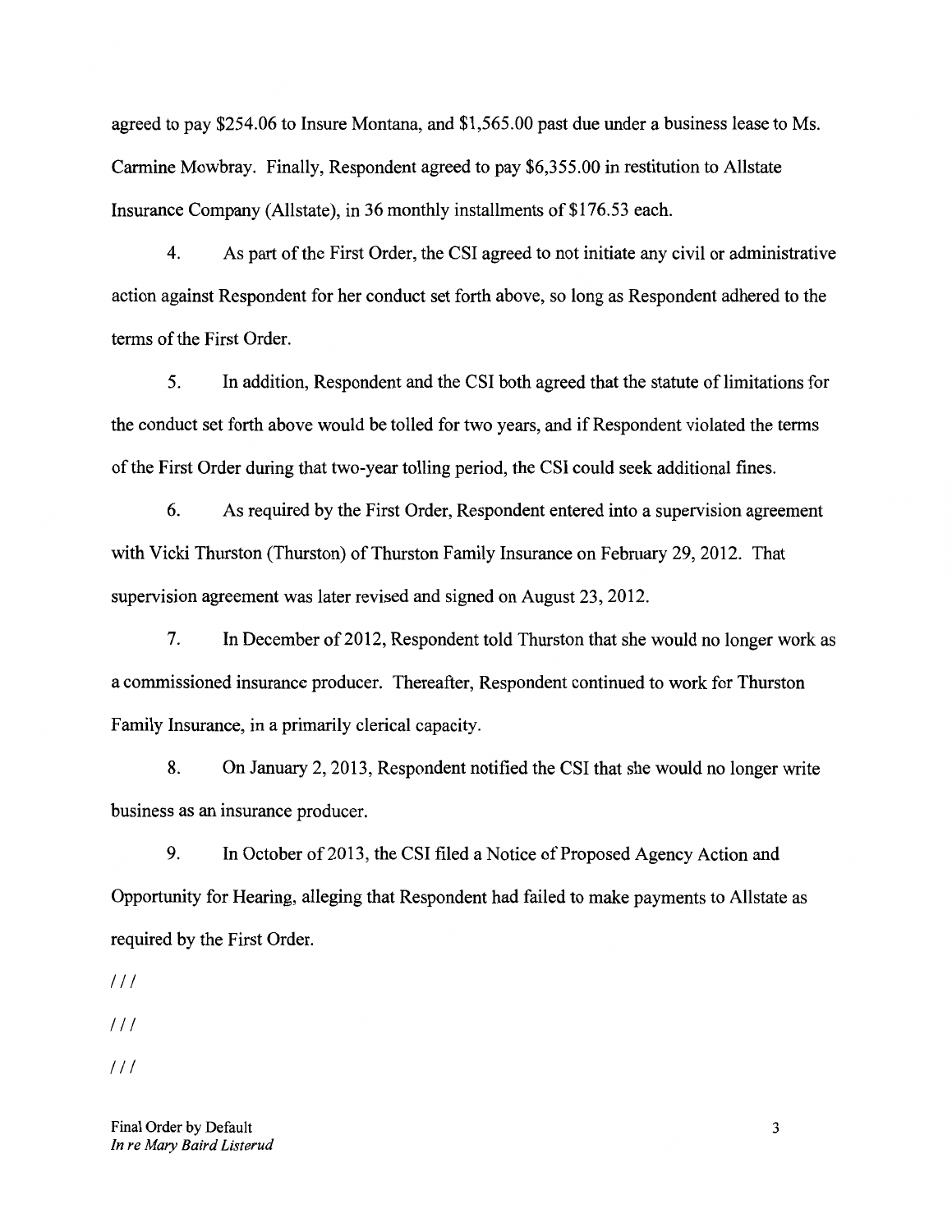continue making payments to Allstate in the amount of \$132.45. surrender her insurance producer license, pay a fine of \$500.00 to the State of Montana, and and Final Order resolving those allegations (Second Order). Respondent agreed to voluntarily 10. On February **11,2014,** Respondent and the CSI entered into a Consent Agreement

First Order. conducted any insurance business since January 2,2013, and was otherwise compliant with the understanding that Respondent was truthful, would voluntarily relinquish her license, had not 11. The CSI entered into the second consent agreement and Second Order with the

inaccuracies. Insurance that Respondent had written two insurance policies in 2013 with potentially intentional 12. On March 28,2014, the CSI received information from Thurston Family

2013. Respondent failed to inform the CSI that she had written any insurance policies in 2013. to her direct communications with the CSI, Respondent continued to write insurance business in 13. After an investigation based on that information, the CSI discovered that contrary

authorized. were otherwise written in a way that Respondent's supervising producer would not have 14. The CSI also discovered that some of those policies contained inaccuracies, or

factually incorrect. as the location of insured property and the residence of the insured, which Respondent knew was 15. On two insurance policies written in 2013, Respondent reported her own address

### **CONCLUSIONS OF LAW**

1. The Commissioner has jurisdiction over this matter pursuant to the Code.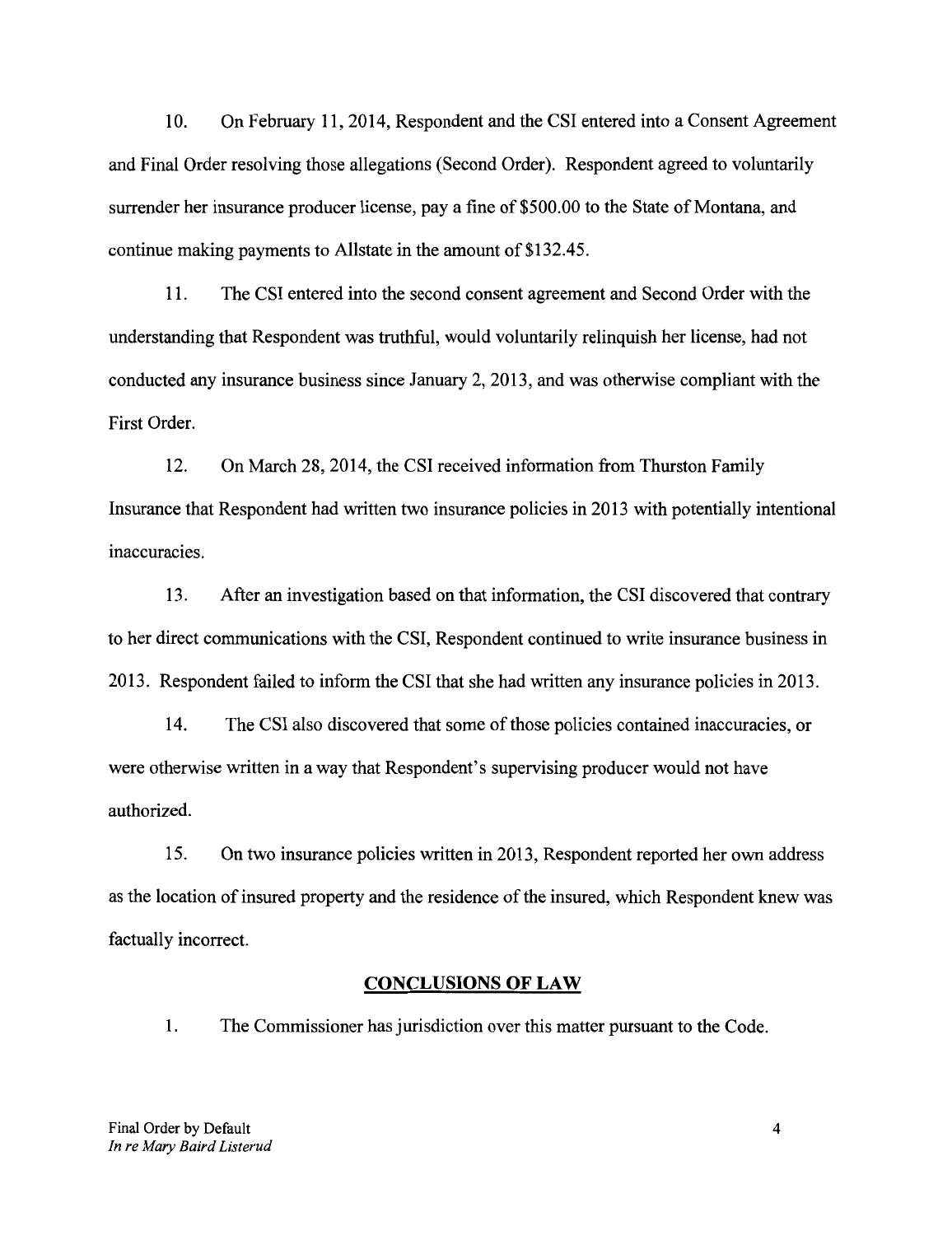partnership, business trust, corporation, or any other legal entity. § 33-1-202(3). 2. A "person" is an individual, insurer, company, association, organization,

3. Respondent is a "person" as defined by § 33-1-202(3).

this state to sell, solicit, or negotiate insurance. § 33-17-102(10). 4. "Insurance producer" means a person required to be licensed under the laws of

5. Respondent was an insurance producer as defined by § 33-17-102(10).

in the business of entering into contracts of insurance.  $\S 33-1-201(6)$ . 6. An "insurer" includes every person engaged as indemnitor, surety, or contractor

"insurer" as defined by  $\S$  33-1-201(6). 7. Allstate Insurance Company is a "person" as defined by § 33-1-202(3), and an

benefit pursuant to an insurance policy. § 33-1-1202(1). concerning any fact or thing material to, as part of, or in support of a claim for payment or other computer-generated documents, containing false, incomplete, or misleading information obtaining any money or benefit, presents to any insurer any written or oral statement, including 8. A person commits the act of insurance fraud when the person, for the purpose of

boat. submitting a claim for payment of damage to her Sea Ray boat with a false date of damage to the 9. Respondent purposely or knowingly committed an act of insurance fraud by

Respondent knew were inaccurate. Commissioner when she wrote insurance policies in 2013 that contained factual inaccuracies that 10. Respondent violated the terms of a consent agreement and order of the

*/II*

*1/1*

Final Order by Default 5 *In re Mary Baird Listerud*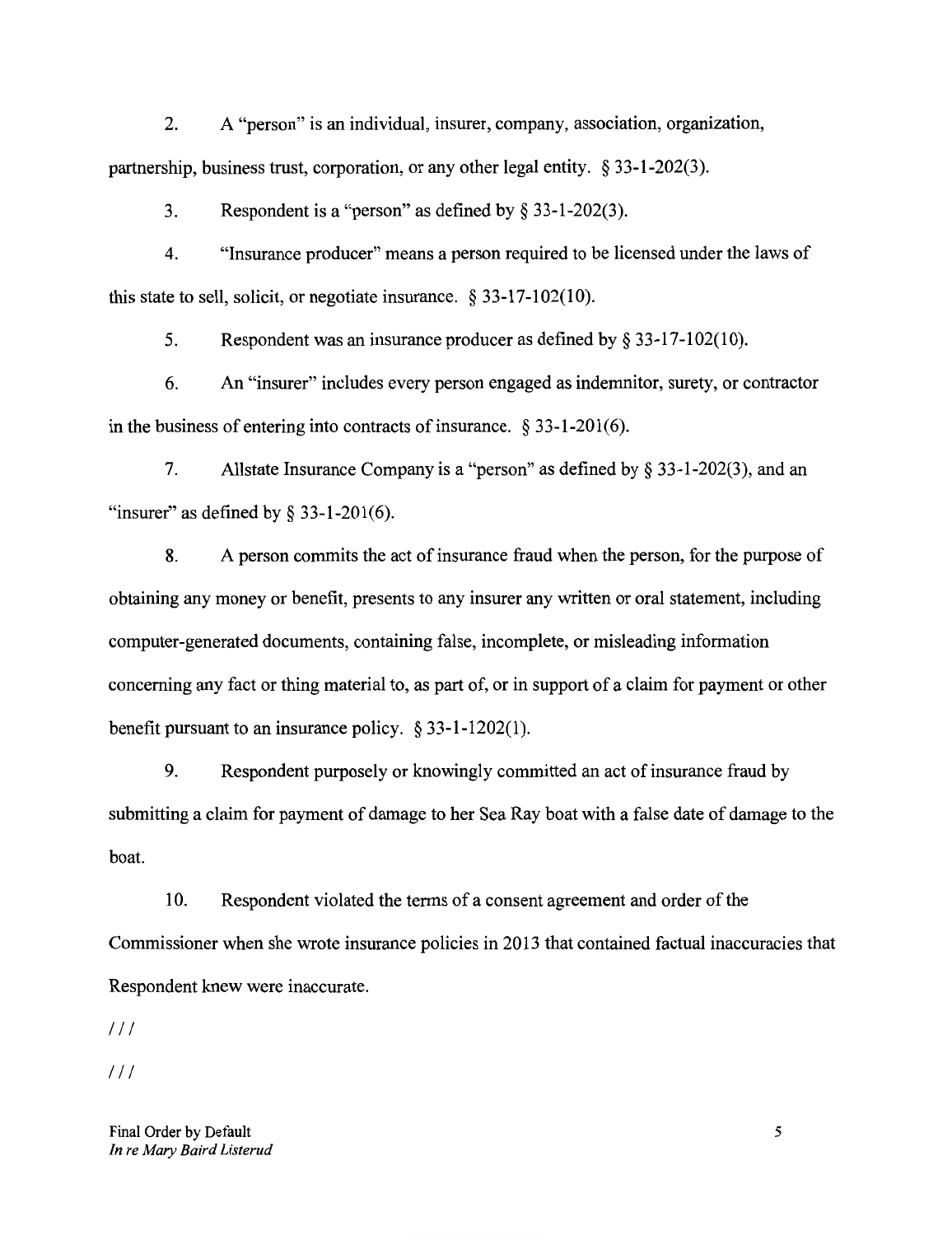irresponsible, or a source of injury and loss to the public.  $\S$ § 33-17-1001(1)(c) and (f). or dishonest practices or the insurance producer is incompetent, untrustworthy, financially order of the Commissioner; or, b) in the conduct of insurance business, used fraudulent, coercive, insurance producer: a) violated or failed to comply with a provision of the Code or violated an 11. The Commissioner may revoke an insurance producer's license when an

and loss to the public. showed that she is incompetent, untrustworthy, financially irresponsible, or a source of injury the Code, used fraudulent and dishonest practices in the conduct of insurance business, and 12. By submitting a fraudulent insurance claim, Respondent violated a provision of

showed that she is untrustworthy. Order of the Commissioner, used dishonest practices in the conduct of insurance business, and knowledge of both her supervising insurance producer and the CSI, Respondent violated the First 13. By knowingly writing insurance policies that contained inaccuracies without the

license has been surrendered. § 33-17-1001(3). impose any penalty or remedy authorized by the Code, even if the person's insurance producer 14. The Commissioner retains authority to enforce the provisions of the Code, and

that agreement or allowed Respondent to surrender her license as an insurance producer. which Respondent knew contained incorrect information-the CSI would not have entered into Respondent. Had the CSI known that Respondent wrote insurance policies in 2013—some of 15. The consent agreement and Second Order was fraudulently induced by

*1/1*

*1/1*

*/II*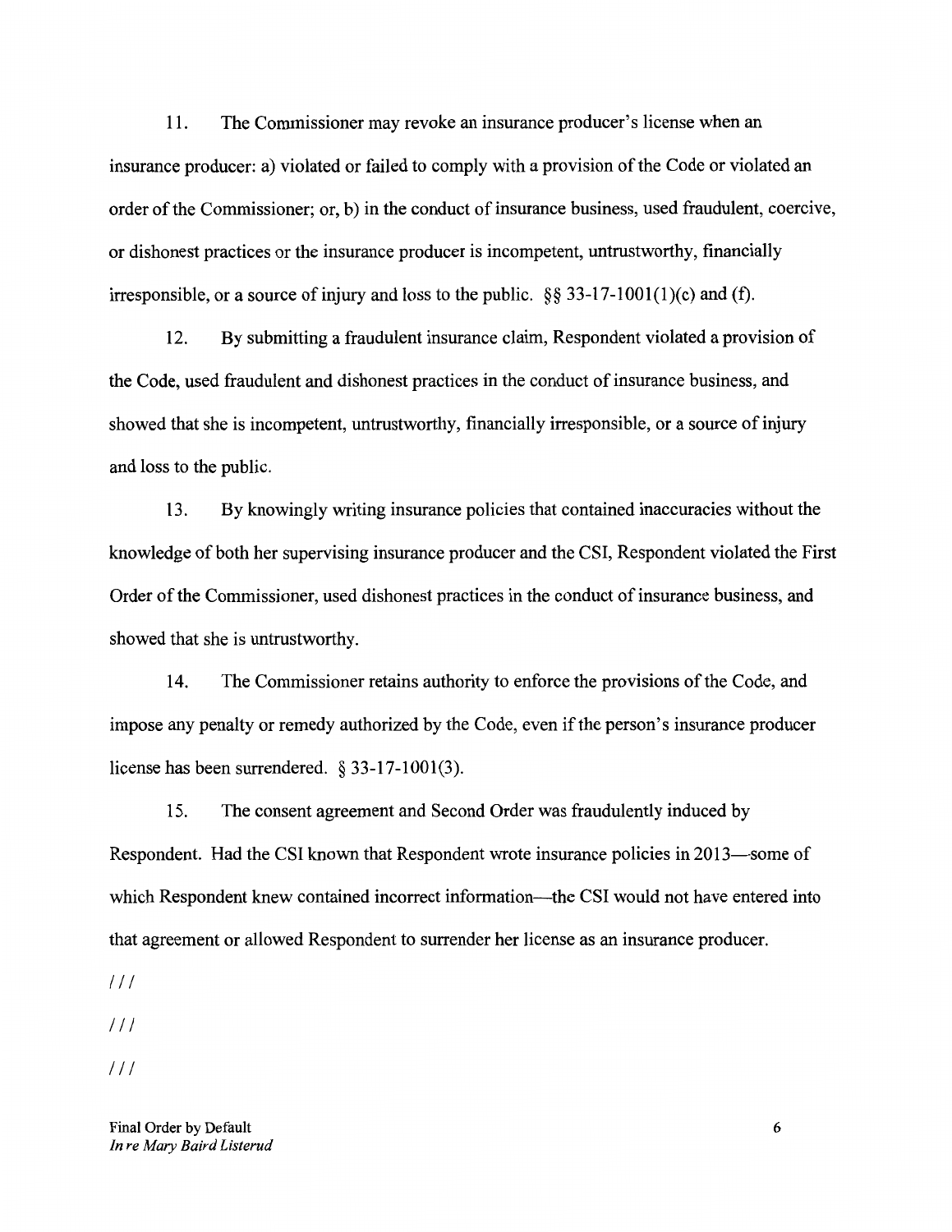## **ORDER**

Based on those findings of fact and conclusions of law, it is ORDERED that the

insurance producer license of Respondent Mary Baird Listerud is hereby revoked. The Final

Order in CSI case no. INS-2011-259 requiring Respondent to pay restitution to Allstate

Insurance Company remains in full force and effect.

DATED this  $\int_{0}^{5k}$  of <u>been</u> for person part of the person of the person of the person of the person of the person of the person of the person of the person of the person of the person of the person of the person of t

**MONICA J. LINDEEN** Commissioner of Securities and Insurance, Montana State Auditor

-\_ By: Adam Schafer

Deputy State Auditor

Final Order by Default 7 *In re Mary Baird Listerud*